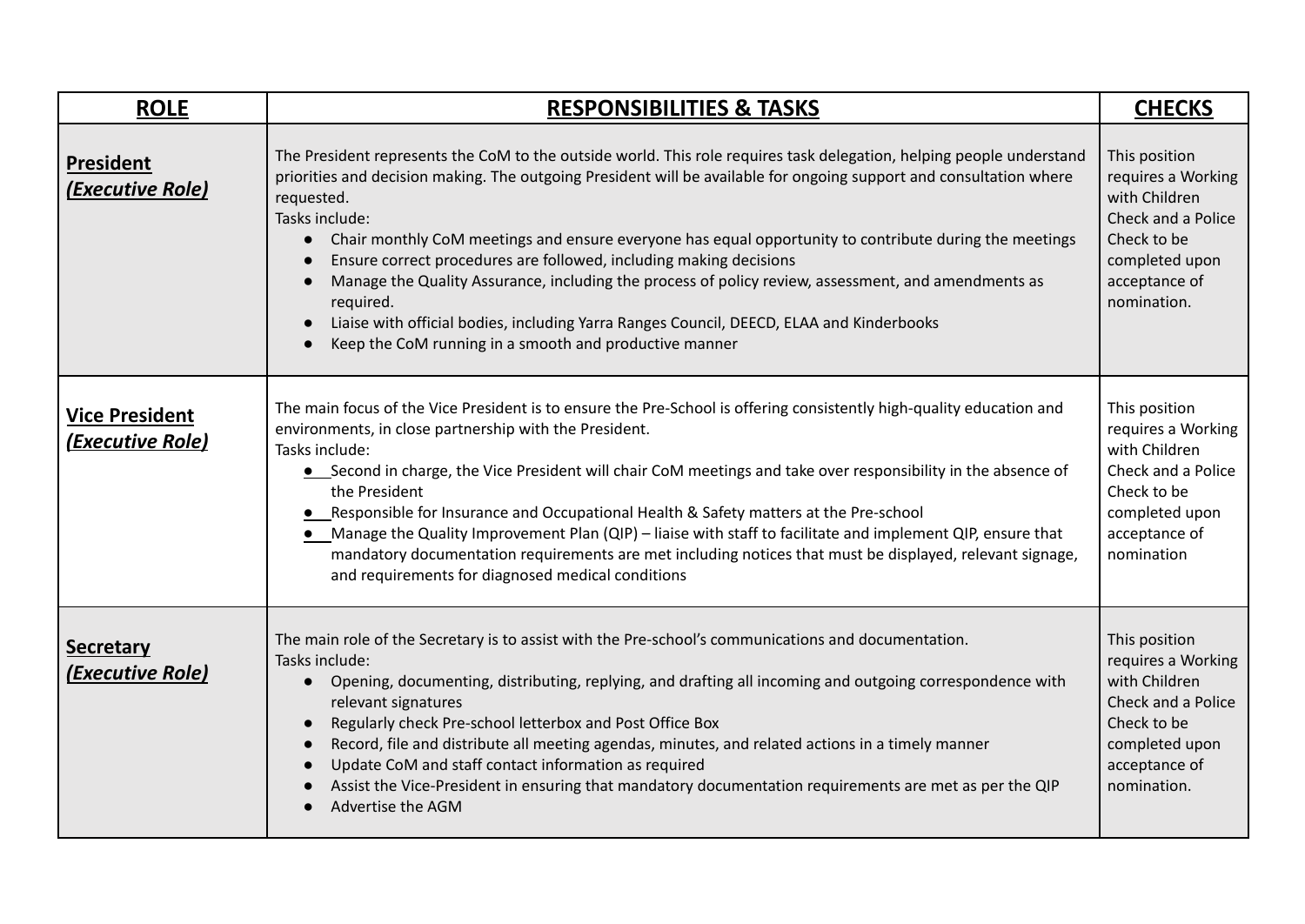| <b>Treasurer</b><br>(Executive Role)                                | The Treasurer is supported by a paid bookkeeper from Kinderbooks. Kinderbooks complete all the actual bookkeeping<br>and prepare accounts and reports. The Treasurer is responsible for recording and providing accounting data to<br>Kinderbooks. Bookkeeping knowledge is helpful for the Treasurer's role, but not essential.<br>Tasks include:<br>Liaise with Kinderbooks to ensure they have all relevant, up to date documents and information<br>$\bullet$<br>Distribute all monies, and pay accounts via Internet Banking<br>Depositing of all monies into relevant accounts<br>$\bullet$<br>Use Excel spreadsheets to prepare detailed monthly cash payments and deposits for Kinderbooks.                                                                                                                                                                                                                                                                                                                                                        | This position<br>requires a Working<br>with Children<br>Check and a Police<br>Check to be<br>completed upon<br>acceptance of<br>nomination. |
|---------------------------------------------------------------------|------------------------------------------------------------------------------------------------------------------------------------------------------------------------------------------------------------------------------------------------------------------------------------------------------------------------------------------------------------------------------------------------------------------------------------------------------------------------------------------------------------------------------------------------------------------------------------------------------------------------------------------------------------------------------------------------------------------------------------------------------------------------------------------------------------------------------------------------------------------------------------------------------------------------------------------------------------------------------------------------------------------------------------------------------------|---------------------------------------------------------------------------------------------------------------------------------------------|
| <b>Enrolments &amp; Fee's</b><br><b>Officer</b><br>(Executive Role) | The Enrolments Officer and Fee's Officer work together to oversee and manage all aspects of enrolment and fees at<br>the Pre-school.<br>Enrolment & Fee's Officer Tasks include:<br>Manage and respond to enrolment enquiries via the Enrolment Officers mobile phone (supplied by the<br>$\bullet$<br>Pre-school), the Pre-school website, and enrolments email address.<br>Prepare and execute mail outs of relevant enrolment and registration documentation<br>$\bullet$<br>Work in conjunction with staff to compile and maintain class lists<br>$\bullet$<br><b>Maintain Enrolments Master File</b><br>$\bullet$<br>Update, order, print and prepare AGM Enrolment Packs<br>$\bullet$<br>Enter, maintain and submit enrolment data to the Dept of Education using the Kinder Information<br>$\bullet$<br>Management System (KIMS).<br>Produce and distribute fee invoices and related correspondence to parents (through MYOB)<br>Prepare and distribute receipts for fees/deposits paid<br>$\bullet$<br>Prepare monthly cash receipts for Treasurer | This position<br>requires a Working<br>with Children<br>Check and a Police<br>Check to be<br>completed upon<br>acceptance of<br>nomination. |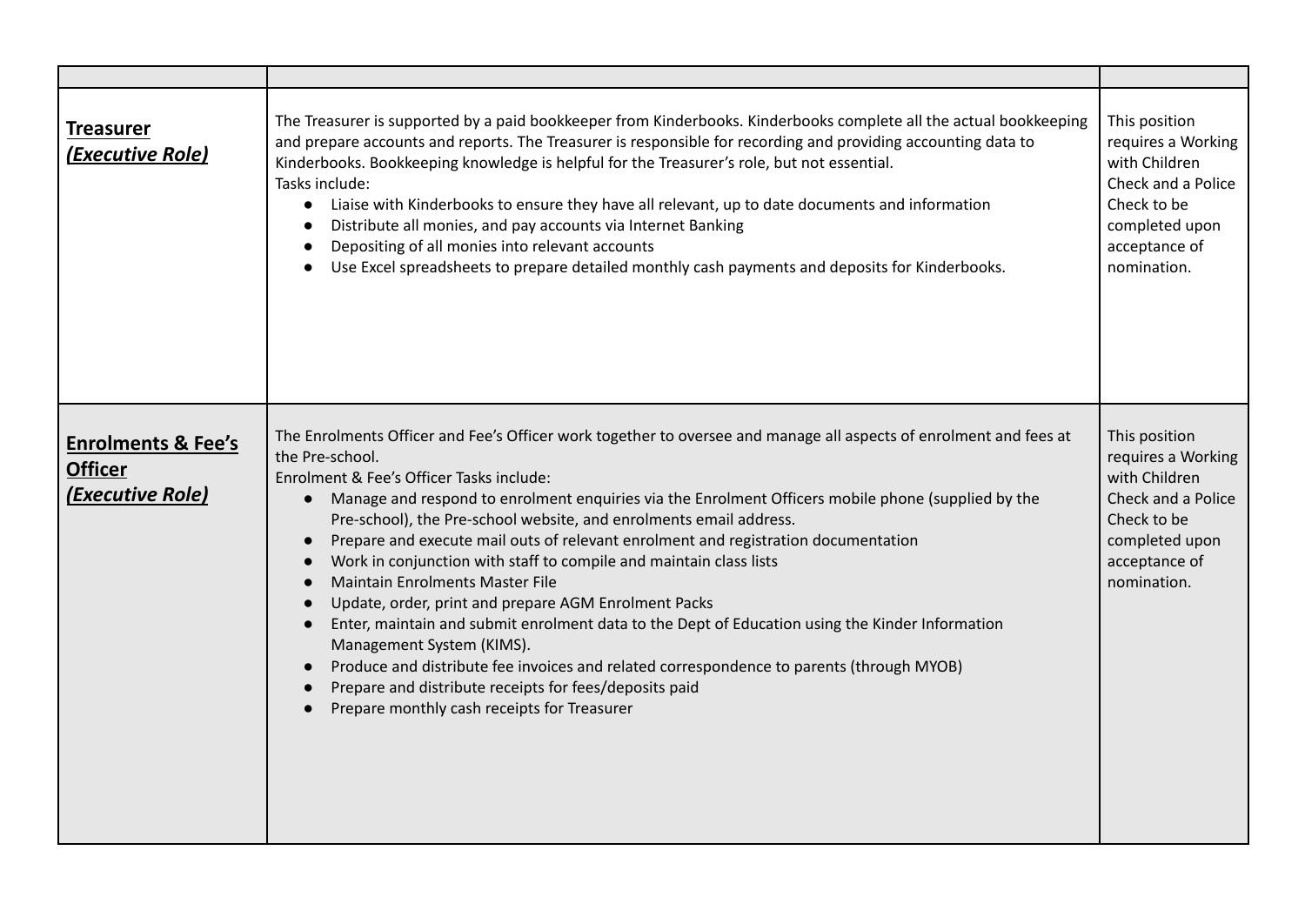| <b>Fundraising</b><br><b>Co-Ordinator</b> | This role is completed in conjunction with $3 - 4$ Fundraising Assistants – one from each kinder group. The main focus<br>of the Fundraising Co-ordinator is to plan and organise the Pre-schools fundraising activities. There are typically four<br>main fundraisers held each year:<br>- Parent and Staff Weekend Event (Bogan Bingo, Trivia Night, etc)<br>- Bunnings BBQ<br>- Cadbury Chocolate Drive<br>- Open Day Market<br>Key tasks:<br>• Arrange all fundraising<br>• Co-ordinate and delegate tasks to the Fundraising Assistants<br>• Collect information regarding possible fundraising opportunities to present to the CoM<br>Collect, bank, and reconcile all monies regarding fundraising and submit report to Treasurer<br>• Organise and collect correspondence regarding Pre-school photos. | This position<br>requires a Working<br>with Children<br>Check and a Police<br>Check to be<br>completed upon<br>acceptance of<br>nomination. |
|-------------------------------------------|----------------------------------------------------------------------------------------------------------------------------------------------------------------------------------------------------------------------------------------------------------------------------------------------------------------------------------------------------------------------------------------------------------------------------------------------------------------------------------------------------------------------------------------------------------------------------------------------------------------------------------------------------------------------------------------------------------------------------------------------------------------------------------------------------------------|---------------------------------------------------------------------------------------------------------------------------------------------|
| <b>Fundraising</b><br><b>Assistants</b>   | One Fundraising Assistant from each kinder group is required to assist the Fundraising Co-ordinator to arrange<br>fundraising activities and help complete tasks for their group.                                                                                                                                                                                                                                                                                                                                                                                                                                                                                                                                                                                                                              | Fundraising<br>Assistants require<br>a Working with<br>Children Check to<br>be completed<br>upon acceptance<br>of their<br>nomination.      |
| <b>Publicity Officer</b>                  | The Publicity Officer oversees all publicity for the Pre-school, including social media and community presence.<br>Tasks include:<br>Organise participation in key festivals and community events<br>Manage the Pre-schools Facebook and Instagram pages<br>Advertise for Open Day and Fundraising Events                                                                                                                                                                                                                                                                                                                                                                                                                                                                                                      | This position<br>requires a Working<br>with Children<br>Check to be<br>completed upon<br>acceptance of<br>their nomination.                 |